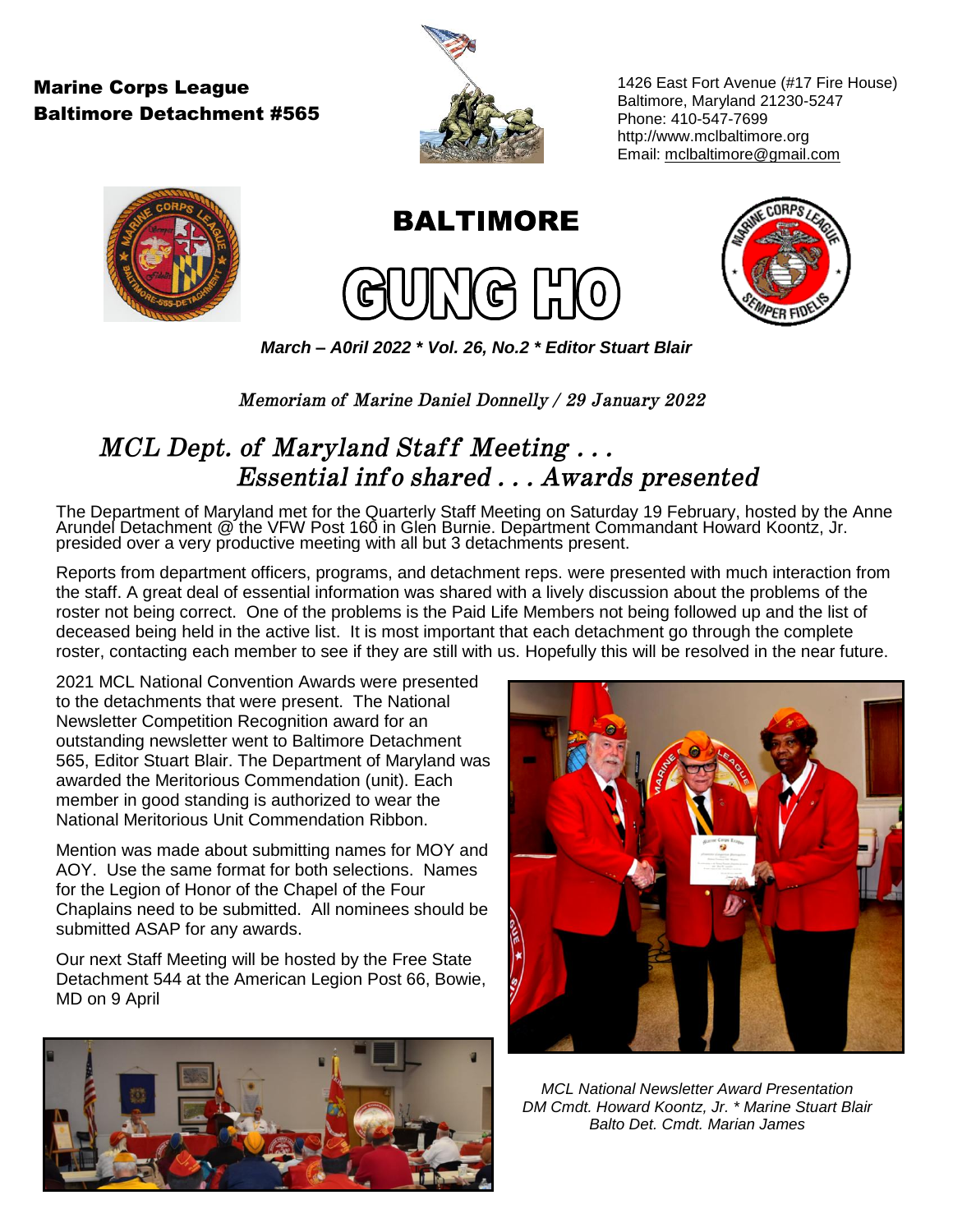## Commandant's Message

#### Greetings,

Things have not gone as planned but it is the early part of the New Year and getting close to the end of the 2021-2022 Detachment year. We again say "Thank You" to everyone who participated in our Toys for Tots Program by either purchasing a toy or making a monetary donation. By the time you receive this publication, we will have completed our next project of selecting the Marine of the Year and the newly implemented award for Associate of the Year, and we expect to have some great nominations for both awards.

During this period, we will celebrate the lives of the Four Chaplains of World War II who gave their lives so that four young shipmates could continue to live. Additionally, we will have our Department of Maryland Marine Corps League State Meeting which in Glen Burnie where we hope to hear some solutions to our Membership Roster problems. Members of our Detachment will attend the Marine Corps League Midwinter Conference in Norfolk, Virginia. Our State Convention will be held at the Holiday Inn in Ocean City, Maryland, May 5-7, 2022, and we hope to see you there. You may register online with the Department and make your hotel reservations on your own. This year our State Convention will be different from our past conventions but hopefully everyone will have a great time and we look forward to your attendance.

Students have been attending school this year and we hope that we will be able to present awards this year for our Scholarship Program with Frances Scott Key Elementary/Middle School. It will be great to see who the best students are this year after not having a program for the past two years.

As volunteers at the VA, we should commend the workers for the care that they have taken to ensure that VA hospitalized veterans obtained the best and safest care possible during the extreme and destructive periods of the COVID-19 virus. The VA is looking for volunteers so if you have some time to spare, please contact the volunteer office. However, you must have taken your flu shot and have your COVID information to present if you have not already done so. Additionally, you must have a valid ID and completed your annual training. We look forward to our regular volunteers and some new members of our Detachment volunteering.

Our last meeting was virtual, and we will obtain more information at our next VAVS meeting. We also look forward to a more detailed update of what is going on at the VA at our State Convention. We were unable to spend Valentine's Day at Loch Raven with the Gold Star Mothers of Maryland this year. However, as of this date, twenty-one Afghans have been made and it is our hope that we will be able to participate in one of the programs sponsored by the VA later in the year. It is very rewarding to spend time with our veterans and the Gold Star Mothers on Valentine's Day and we hope that we can again resume our Special Day.

Respectfully submitted, Marian C. James, Commandant



**Join the Nation...** Thank a Vietnam Veteran for Service to our Nation

Before the remaining U.S. Marines departed the United States embassy in Saigon in April 1975, on March 29, 1973, the last American combat troops withdrew from Vietnam.

It is a day that only recently was designated by Congress as a national day of honor where the flag is displayed in recognition of all who participated in the hotly debated conflict.

National Vietnam War Veterans Day will be observed on **Tuesday, March 29, 2022**. Organizers canceled or postponed many events to slow the spread of COVID-19 through social distancing. Veterans are encouraged to stay connected and participate in virtual events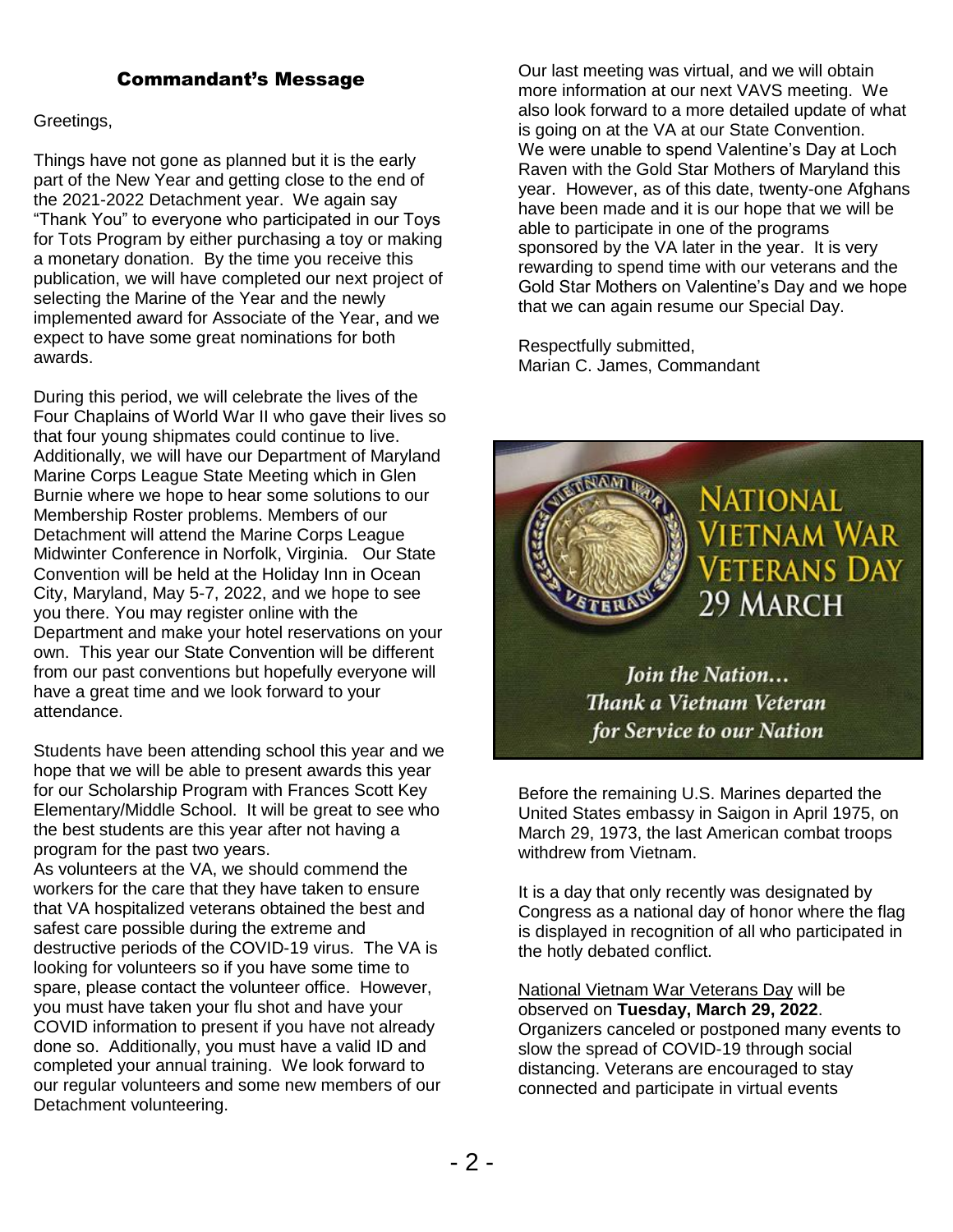## Sr. Vice Commandant's Message

#### Greeting Marines,

It looks like Spring is right and around the corner and day light saving time is here.

I have attended two Memorial Rituals in the past month and as of this writing getting ready to attend the National Mid Winter Conference in Norfolk VA.

There is not much scheduled for March, the monthly detachment meeting on Friday March 25th and there will be building maintenance taking place on Wednesday and Saturdays. A helping hand is always needed.

In April there will be a Department Staff Meeting hosted by the Free State Detachment in Bowie MD. on 9 April. All are invited to attend.

Just a reminder the Department of Maryland MCL Convention is in May make your reservations now.

Semper Fi, Earl Ruff, Jr., SVC

## **MCL Department of Maryland Convention May 5-7, 2022**

Holiday Inn Ocean Front 6600 Coastal Highway Ocean City, MD 21842 Phone: 410-524-1600 Website: <https://www.holidayinnoceanfront.com/>

The Holiday Inn Ocean Front has set aside a block of rooms for the Marine Corps League Department Convention. Rooms are one double or two double. No Queen or King. No kitchen but Microwave and fridge. Pets are welcome. All pets and owners will have their own floor. The 2nd floor has been reserved for our fur babies. No extra charge. Check in time: 4:00 p.m.

Room Rate: Thursday Garden View \$84.00 (plus tax) South Ocean View \$94.00 (plus tax) Eastern Ocean View \$99.00 (plus tax) Room Rate: Friday & Saturday: Garden View \$154.00 (plus tax) South Ocean View \$169.00 (plus tax) Eastern Ocean View \$184.00 (plus tax)

\*DEADLINE DATES FOR YOUR ACTION: Hotel Reservations: 5 April For hotel reservations, use code: MAR

## Jr. Vice Commandant Message

Greeting Marines,

The long, cold winter is almost over; things are beginning to warm up. Valentines have been sent and received by folks that still let the love light shine. The MCL Midwinter Conference in Norfolk is history. The Winter Olympics is over and done with. Super Bowl LVI is history, the LA Rams are the new world champions, winning a pretty darn good game, with real classic plays, not the last second field goal kick that we have seen so often in nail biter games this year. We are all feeling ready for some sunshine and camaraderie, so let's "just do it". It's time for us to get back in the normal flow of things and enjoy our Detachment, Detachment home and activities. Over the past few months, we have sadly lost some really good guys, gone to stand in front of the Supreme Commander. Saying that, it's also time to renew our efforts to increase our membership. If you truly enjoy the company of your fellow Marines, let's get back into the swing of things and along the way, find us some new recruits for the Detachment. If you like working to improve the image of the Corps and be a vital part of the Locust Point community where we meet and the city, in general, let's show off. Adding new members, new ideas, and new personalities means we can be more and do more. The larger our membership, the greater good we can do. I encourage each and every one of us to work at achieving that goal.

Semper Fidelis. *Ray Vaughn, JVC*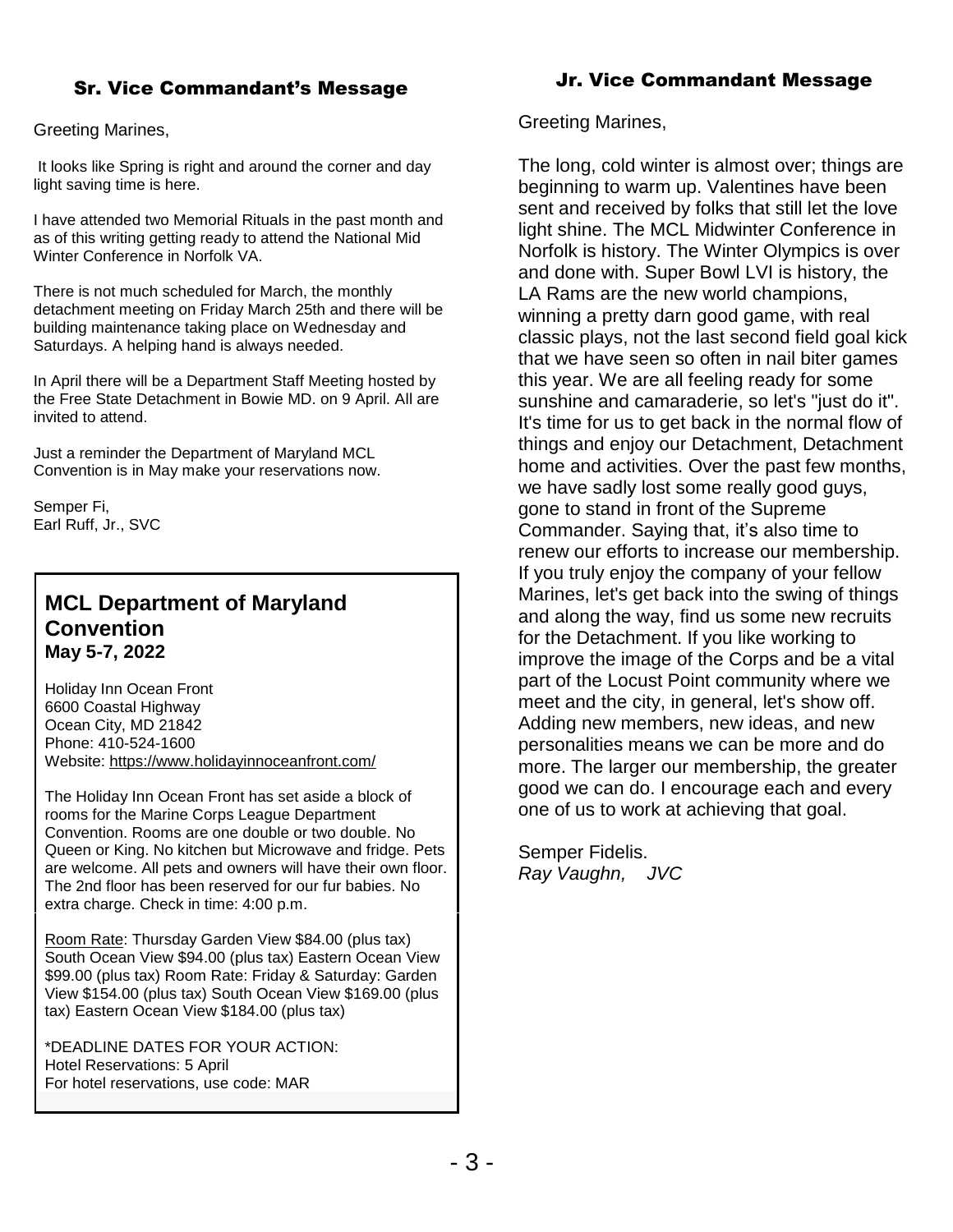## Detachment Home Dispatch

Ernie Disney and Milt Hazzard continue to work tirelessly on building upkeep and maintenance. They weekly vacuum, clean, dust, put out trash for pick-up, refill towel and toilet dispensers, shovel snow when needed, clean street gutters when needed, and do whatever needs to be done. When he is available, Earl Ruff helps out. They do all this while mostly Ernie, along with Jack, works in the office on paperwork for IRS 501 (3) (c) approval.

In additional to all of the above, Ernie and Milt have had several other T. A. D's

A couple of years ago the USMC Toys For Tots program produced dozens if not a couple hundred stuffed toys/animals that T forT would not take. They ended up stored in our storage room, taking up space. During Christmas 2021, Milt found an organization to take them and Ernie and Milt cleared up our storage space.

The attic clean-up found a dozen or more wooden hangers, several bathroom type mirrors, and several ceiling type audio speakers. These items are free for the asking. The clean-up also produced a pickup truck load of trash that needs to be taken to the dump. If you can help with this, please contact us @ 410/547- 7699.

In case some of you have not noticed, several of the rooms we use have "drop" ceilings. During the 2<sup>nd</sup> week of February, some sagging ceiling tiles were noticed next to the upstairs Auxiliary meeting room. Upon inspection, Ernie and Milt found that the original ceiling is deteriorating and falling onto the drop ceiling. They are in the process of doing what they can to fix this problem.

Party rentals, which Ernie also works, slowed for the winter, but are slowly picking up.

#### *SPECIAL NOTE*

*The First MCL Dept. of MD License Tags were issued 30 years ago, 20 February 1992.* 

#### *Baltimore Detachment Hall Rental*

If you know of someone who is looking for a hall to rent, please keep your Detachment Hajj in mind. We can seat 100 comfortably. Keep promoting the hall rental. Information call: Ernie Disney @ 410-977-7975.



## Semper Fi Prayer Circle

*"And the Prayer of Faith shall save the sick, and the LORD shall raise him up"*

The only verse in Scripture that contains the phrase, "Prayer of Faith", is James 5:15. Though spoken of only once, the prayer title conveys an assurance of success in prayer. The conviction that life, if lived with Faith in God, rewards with an Eternity spent in God's presence, encourages us to believe that Faith accomplishes whatever it sets out to do. "For whatsoever is born of God overcometh the world: and **this is the victory that overcometh the world, even our Faith**" (1John 5:4). With the Promise of victory beforehand, prayer linked by Faith that is founded in God assures itself to be both rewarding and exciting in "exploits" for God. "The people that do **know** their God shall be strong, and do exploits" (Daniel 11:32).

Many times prayer does not yield the desired results we yearn for. "Hope deferred maketh the heart sick" (Proverbs 13:12). Hope precedes all prayer, but only when the answer comes do we recognize the difference that Faith makes in praying. "But when the desire cometh, it is a Tree of Life" (13:12). Picture lightning. When God's will makes contact with our hope, Faith is established and grace races down the lightning rod of experience. Faith is the way you use God's grace. It's our part to exercise the Faith God authors, but it's God's part to finish it.

#### *Taps*

Marine Daniel Donnelly. 29 January 2022 was called by the Supreme Commandant. May he rest in peace and that his survivors attain peace during their grieving process.

#### *Sick / Distressed*

Prayers go to those on our "Sick and Distress Betty Thompson, Don Rollete, Dorris Rollete (wife of Marine Don Rollete), Will Priest, Harry Carroll, George Adams, Jerry Brown and wife Cass, and Rick Gurly.

Most High God, god that Liveth, Heal and deliver all of us that are in need of your healing, mercy and grace Amen.

If you know of anyone sick or in distress, please call: Chaplain Harry Hierstetter. & Judith Hoffman 410-296-1088 / Email: 1stsgtjwhusmc@comcast.net

As always may God's blessing be with all military and their families

*Harry Hierstetter / Judith Hoffman Chaplains*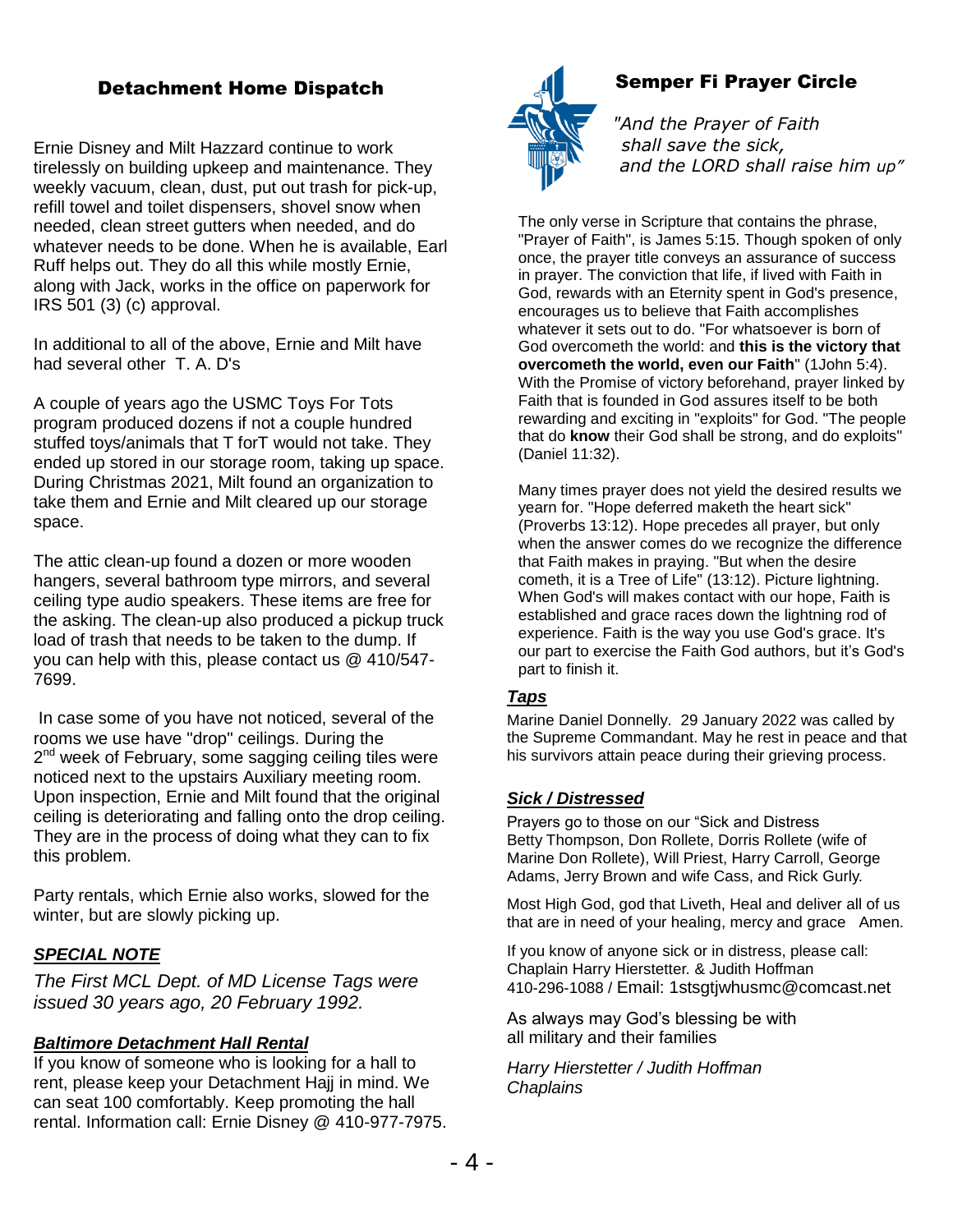

# Maryland Veterans Commission

## Auxiliary

*Reaching Further . . . . . . Touching More*



#### *MVC Quarterly Meeting*

*On Tuesday 18 January 2022 the Maryland Veterans Commission held their quarterly meeting was held virtually by zoom and phone communication with 18 Commissioner participating representing VSOs and congressional districts, representing the Marine Corps League was Commissioner Stuart Blair, PDC.* 

#### *MDVA Deputy Secretary Bob Finn Report:*

#### *Updates of the following were reported*

- $\checkmark$  Maryland Veterans Trust Fund: Since the current fiscal year began on July 1, 2021: \$220,000 has been given in the form of grants to Maryland Veterans.
- $\checkmark$  Women Veteran Focus Groups to be held in February. These will be led by Roslyn Jones, MDVA Women Veterans/Inclusion Program Manager. Veterans Cemeteries \* All year 8:00 AM – 4:45 PM
- $\checkmark$  Legislation of interest to Veterans has been filed by the members of the Maryland General Assembly. Contact: thistleman@verizon for update on veteran's legislative bills.

#### *Presentations*

- **Department of Aging**  Secretary Rona Kramer and Dr. Ian Edwards.
- **Serving Together** Jason Marshall, Program Manager
- **108 Organization** Troy Jones, CEO/Stephen Walwyn/ Maurice Knox

\**Details on above reports, contact Stuart Blair: [thistleman@verizon.net](mailto:thistleman@verizon.net)*

#### *Sub Committee Reports*

 $\checkmark$  Cynthia Macri: Combating Substance Misuse Impacting Maryland's Veterans and Their Families

Next MVC meeting will be Tuesday April 19, 2022 100 Community Place, Crownsville, MD 21032,

*S/F,*

*Stuart Blair Commissioner, MCL* Greetings,

On Saturday February 19, the Dept. of Maryland MCLA held the quarterly meeting at VFW Post 160, Glen Burnie.

Our guest speaker was Edna Vages from Community Wellness Center, treating adults and children facing homelessness, mental illness and substance abuse. We donated home care items.

Nominations of Department officers were discussed. Our annual project, contribution of needed items for Operation Little Angel was offered by our department units. Also discussed was the need to continue the mission of helping our military veterans and their families, along with the community.

### **Operation Little Angel**

Our Mission is to value and celebrate life shortened by miscarriage, still birth and early infant death while honoring and supporting families in their grief.

### **Our Mission**

We serve Marines & their families, veterans & their families, and women and children throughout the State of Maryland by participating in a wide variety of programs that benefit the veterans and the community

In order to have more members for our mission we must continue to recruit. Let us join together to grow our family in 2022.

*God bless America, Bernadine Blair, PDP*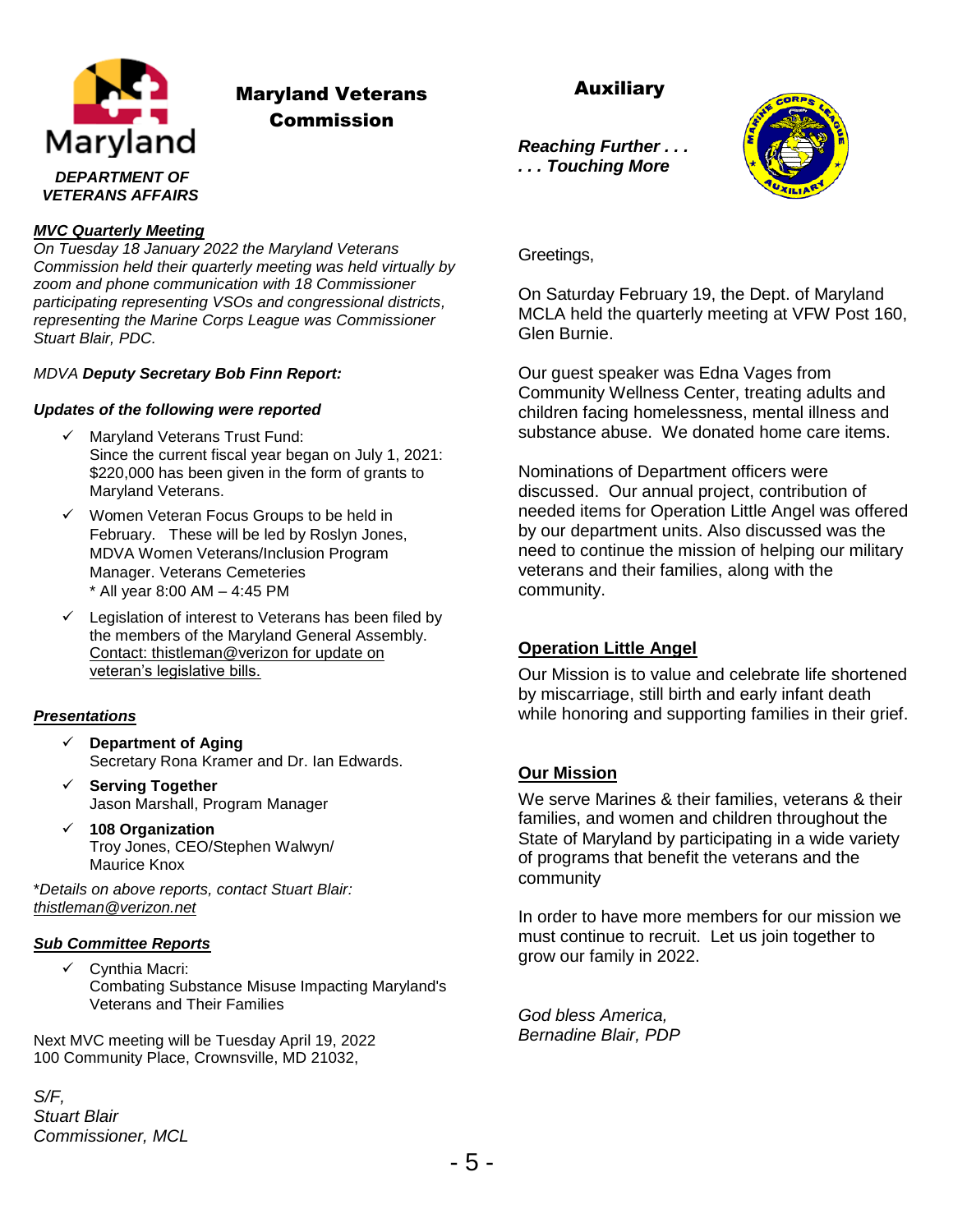#### Military Order of the Devil Dogs

*The Fun and Honor Society of the Marine Corps League*



Woof woof.

#### **Merlin Pack Growl**

The Merlin Pack growled on 19 February at VFW Post 160. PDD Pat Sharkey led the Pack in a fun and active gathering of dogs. Moments of dog brain farts might have caused PDD Sharkey lost for barking out fines for dog infractions. Many bones were stuck to our paws.

Pups were presented to the Jr. Vice Pack Leader, sworn into the order and assigned duties, Time Keeper, Mascot Handler, and Seeing Eye Dog.

Mentioned was Pack Dog of the Year nominations due Pack Growl, 9 April

#### **Hound Dog Pound 204 Growl**

On 20 February, Pound 204 growled at VFW Post 160 after many dogs consumed their morning dog chow,

Pound Keeper PDD Paul Gunther barked out the ritual as he called out Dog titles with dogs' responses fumbling through with their identity. Many bones were donated with fines demanded by the Pound Keeper. The Pups were presented to the Pound Keeper offering several bones for their errors.

Dog Trainer PDD Leonard Stielper conducted a memorial service for PDD Dan Donnelly, recently passed on to Canine Heaven.

The Growl concluded with barking of shirts request and a donation to the bar keep.

## **Remember: It is an honor to be a Devil Dog**

#### *Schedule*

*Merlin Pack Growl Saturday 9 April 2022 following the Dept. of Maryland Staff Meeting*

*Merlin Pack Grand Growl*

*Dept. of Maryland Convention Friday 6 May 1300*

*Woof woof, PDD Stuart Blair Barking Dog*

*"On My Honor"*



*BSA and the MCL Strengthen relationship Supporting America's youth*

The Marine Corps League believes strongly that our youth are our future and that it is our responsibility to prepare them for that future. The Scout Oath and Law that the BSA instills in youth is a strong foundation for future success. The Boy Scouts of America and Marine Corps League are excited about formalizing and strengthening our relationship and the future opportunities for us to work together to support America's youth!

### *Good Citizenship Awards presented*

In the first two quarters of the fiscal year 2021-2022 there have been (101) presentations of the Eagle Scout "Good Citizenship Awards by 10 detachments.

Remember the "Square Knot Award" *This Award is presented annually to a MCL member directly associated as leader / counselor with a Boy Scout Troop. Criteria/Registration form - online mclnational.org/youthdevelopmentprograms*

## *Square Knot Award Criteria*

*The Community Organization Award is designed to recognize Marine Corps League members who are actively involved in the Scouting program. This award is not meant to be a selective or limited award, but one that is available to any Marine Corps League member who completes the requirements for the award. The award is meant to recognize the dedication and work required by a Marine Corps League member to assist in furthering the Scouting program in the Marine Corps League.*

*The award is a gold and purple square knot, which is worn only on the Scout uniform. A congratulatory letter from the Marine Corps League National Boy Scout Committee Chair is included as recognition for this award. Department or Detachment Commandants may recognize MCL members who earn this award as they deem appropriate,*

S/F, Stuart Blair, Chairman Boy Scout Program MCL Dept. of Maryland

## MCL Boy Scout Program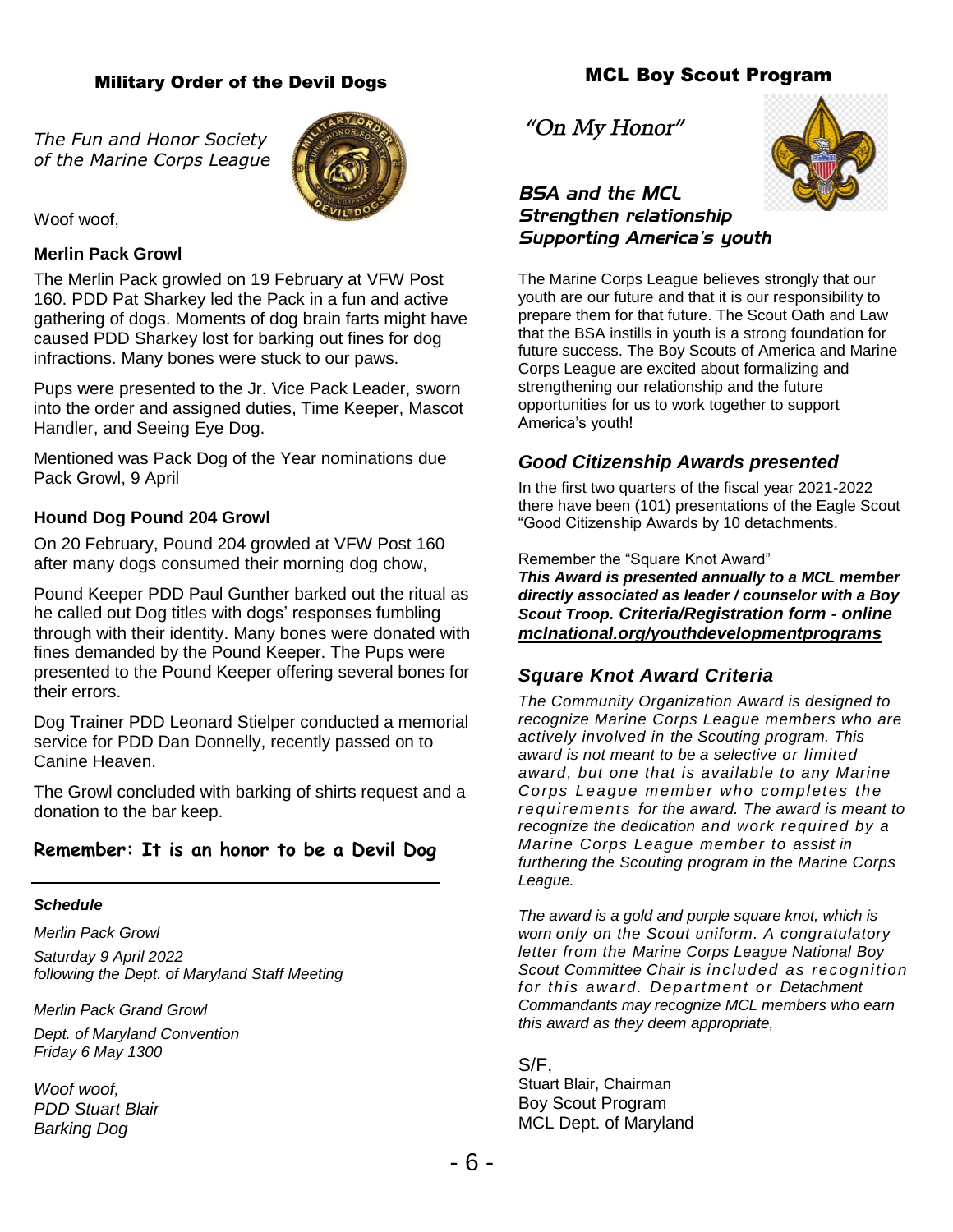## Detachment Programs

## *Detachment General Fund*

### **Pick Three Lottery Calendar Fundraiser**

*The proceeds from this are used for detachment general expenses, assistance to a detachment Marine or family member in need and the Baltimore Green St.VA Medical Center Project*

Monthly calendar winners for December 2021:

| 01Dec21 | George Williams       | #625 | \$25.00 |
|---------|-----------------------|------|---------|
| 02Dec21 | Kay LaHatte           | #468 | \$25.00 |
| 03Dec21 | Janeen McClean        | #203 | \$25.00 |
| 04Dec21 | <b>Marian James</b>   | #451 | \$25.00 |
| 10Dec21 | Jayne Hansen          | #415 | \$25.00 |
| 15Dec21 | Marie Thompson        | #365 | \$25.00 |
| 20Dec21 | Marlen Johnson        | #011 | \$25.00 |
| 21Dec21 | Gloria Carroll        | #158 | \$25.00 |
| 23Dec21 | <b>Darryl Fussell</b> | #223 | \$25.00 |
| 24Dec21 | Daryl Baylor          | #519 | \$25.00 |
| 26Dec21 | Janice J. Cornish     | #177 | \$25.00 |

During the month the fund had eleven (11) winners, all won \$25.00 Resulting in a payout of \$275.00 and leaving a

balance in the fund

Of \$2,455.00 at the end of December 2021.

## *Final report for 2021 Calendar Fund Raiser*

\*2021 Calendar Fund Raiser\*

| <b>Sales</b>                   | \$4,615.00 |  |
|--------------------------------|------------|--|
| Payments (82 winners)          | (2,160.00) |  |
| <b>Surplus</b>                 | \$2,445.00 |  |
| <b>Printing Expenses</b>       | (320.00)   |  |
| Postage                        | (45.10)    |  |
| <b>Surplus to General Fund</b> | \$2,089.90 |  |
| Reported as                    | \$2,090.00 |  |

# Marine Corps History Question of the Month

In each month's "GUNG HO" we will feature a question about U.S. Marine Corps history. The question will test your knowledge of well known facts of Marine Corps.

#### *The answer to each question will be published in the following issue.*

#### **Answer to January – February Question**

February 1922, what USMC officer was appointed U.S. High Commissioner and personal representative of the President to the government of Haiti? This nine-year assignment placed this future Commandant in supreme command of both the occupying American force and the Haitian Gendarmerie.

#### *BGen John H. Russell*

#### **March – April Question**

On April 27, 1805, First Lieutenant Presley O'Bannon and seven other Marines, along with Greek and Arab forces, who were under the command of American Consul raised the American flag over the fortress at Derne, a pirate stronghold in Tripoli.Who was the American Consul ?

- a) Samuel Garmin
- b) Richard Norland
- c) Jonathan Cohenolcomb
- d) William Eaton

#### Members Birthdays

We would like to wish the following Marines a *"HAPPY BIRTHDAY"* and many more:

#### **MARCH - BIRTHDAY CELEBRATIONS**

Robert J. Holmes, William S. Shea, William P. Davis, Louis R. Twigg, Sr., Philip P. Sullivan, Robert E. Walton, Jr., Earl C. Ruff Jr, Garry M. Simms, Joseph W. Meyer, Ernest G. Disney, Michael A. Lewis and Jerard Sweetwine.

#### **APRIL - BIRTHDAYS CELEBRATIONS**

Thomas F. Petty, John L. Voigt, Robert S. Funk, Errol M. Markowitz, William B. Lotman Sr, Merrill R. Cohen and James G. Saufley.

Marines, if you had a birthday this month and your name did not appear, please let me know.

Stuart Blair, 410-665-6440, Email: thistleman@verizon.net